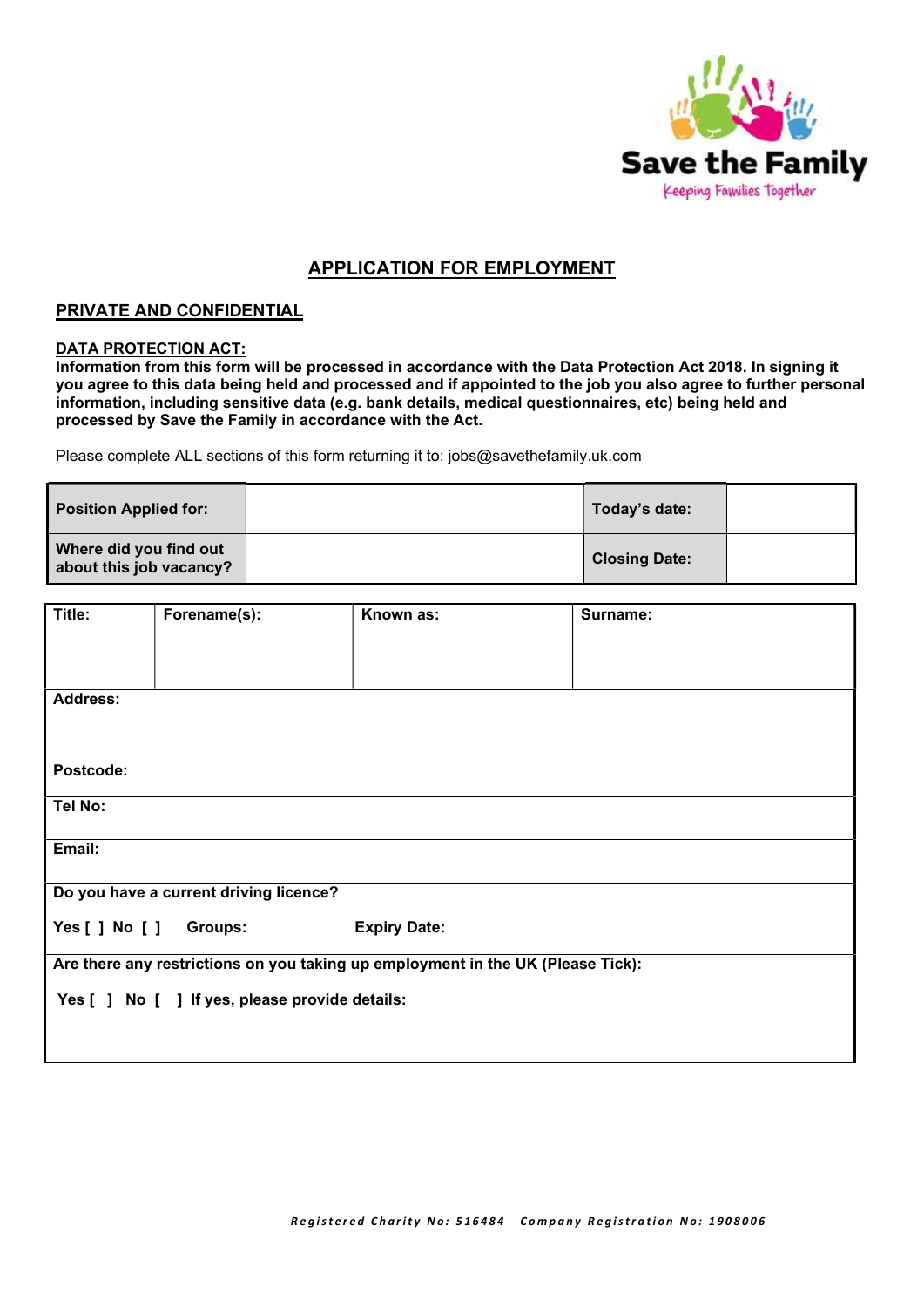

Education and training – Please give details:

Qualifications – Please give details: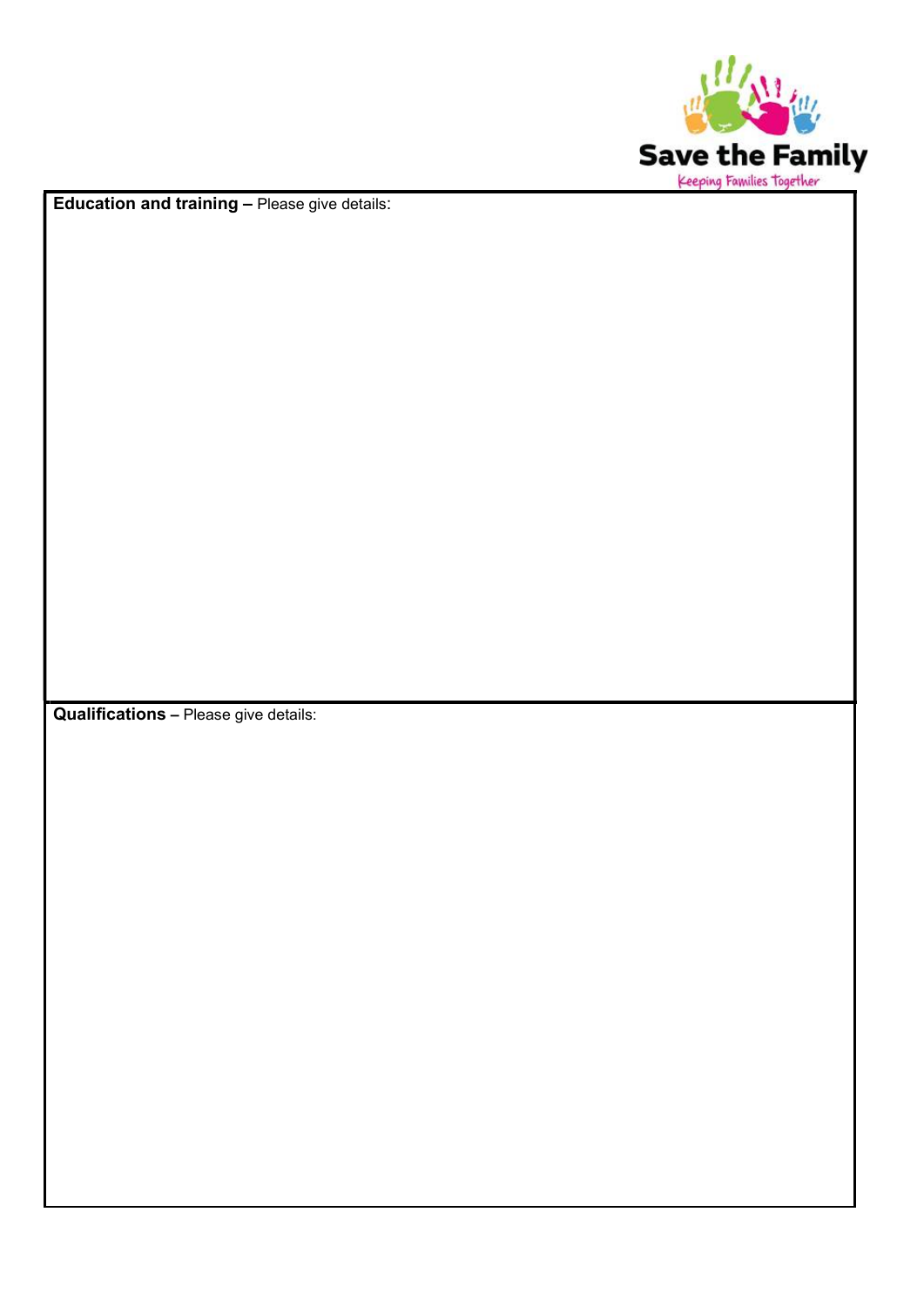

Keeping Families Together<br>Supporting Statement – Please tell us why you applied for this job and why you think you are the best person for the job: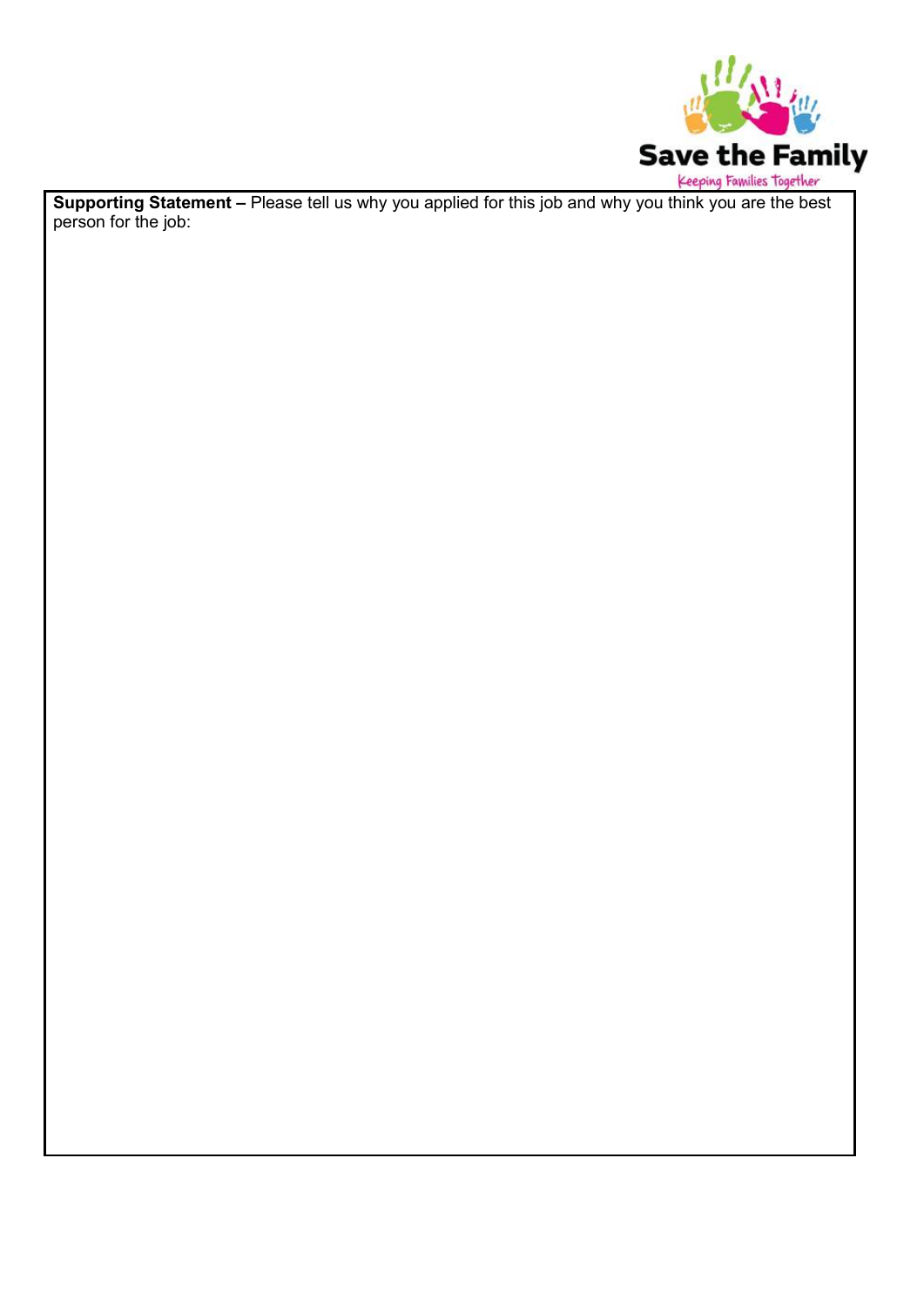

| <b>EMPLOYMENT HISTORY (Most recent job first)</b> - Please continue on a separate sheet if necessary<br>PLEASE INCLUDE EXPLANATIONS FOR ANY GAPS IN EMPLOYMENT HISTORY. |     |                          |
|-------------------------------------------------------------------------------------------------------------------------------------------------------------------------|-----|--------------------------|
| Job 1 From:                                                                                                                                                             | To: | Salary:                  |
| Name & Address of employer:                                                                                                                                             |     |                          |
| <b>Title &amp; Duties:</b>                                                                                                                                              |     |                          |
|                                                                                                                                                                         |     |                          |
|                                                                                                                                                                         |     |                          |
|                                                                                                                                                                         |     |                          |
|                                                                                                                                                                         |     |                          |
| Reason for leaving:                                                                                                                                                     |     |                          |
| Job <sub>2</sub><br>From:                                                                                                                                               | To: | <b>Start/End Salary:</b> |
| Name & Address of employer                                                                                                                                              |     |                          |
| <b>Title &amp; Duties</b>                                                                                                                                               |     |                          |
|                                                                                                                                                                         |     |                          |
|                                                                                                                                                                         |     |                          |
|                                                                                                                                                                         |     |                          |
|                                                                                                                                                                         |     |                          |
| <b>Reason for leaving</b>                                                                                                                                               |     |                          |
| Job 3 From:                                                                                                                                                             | To: | <b>Start/End Salary:</b> |
| Name & Address of employer                                                                                                                                              |     |                          |
| <b>Title &amp; Duties</b>                                                                                                                                               |     |                          |
|                                                                                                                                                                         |     |                          |
|                                                                                                                                                                         |     |                          |
|                                                                                                                                                                         |     |                          |
|                                                                                                                                                                         |     |                          |
|                                                                                                                                                                         |     |                          |
| <b>Reason for leaving</b>                                                                                                                                               |     |                          |
| Job 4<br>From:                                                                                                                                                          | To: | <b>Start/End Salary:</b> |
|                                                                                                                                                                         |     |                          |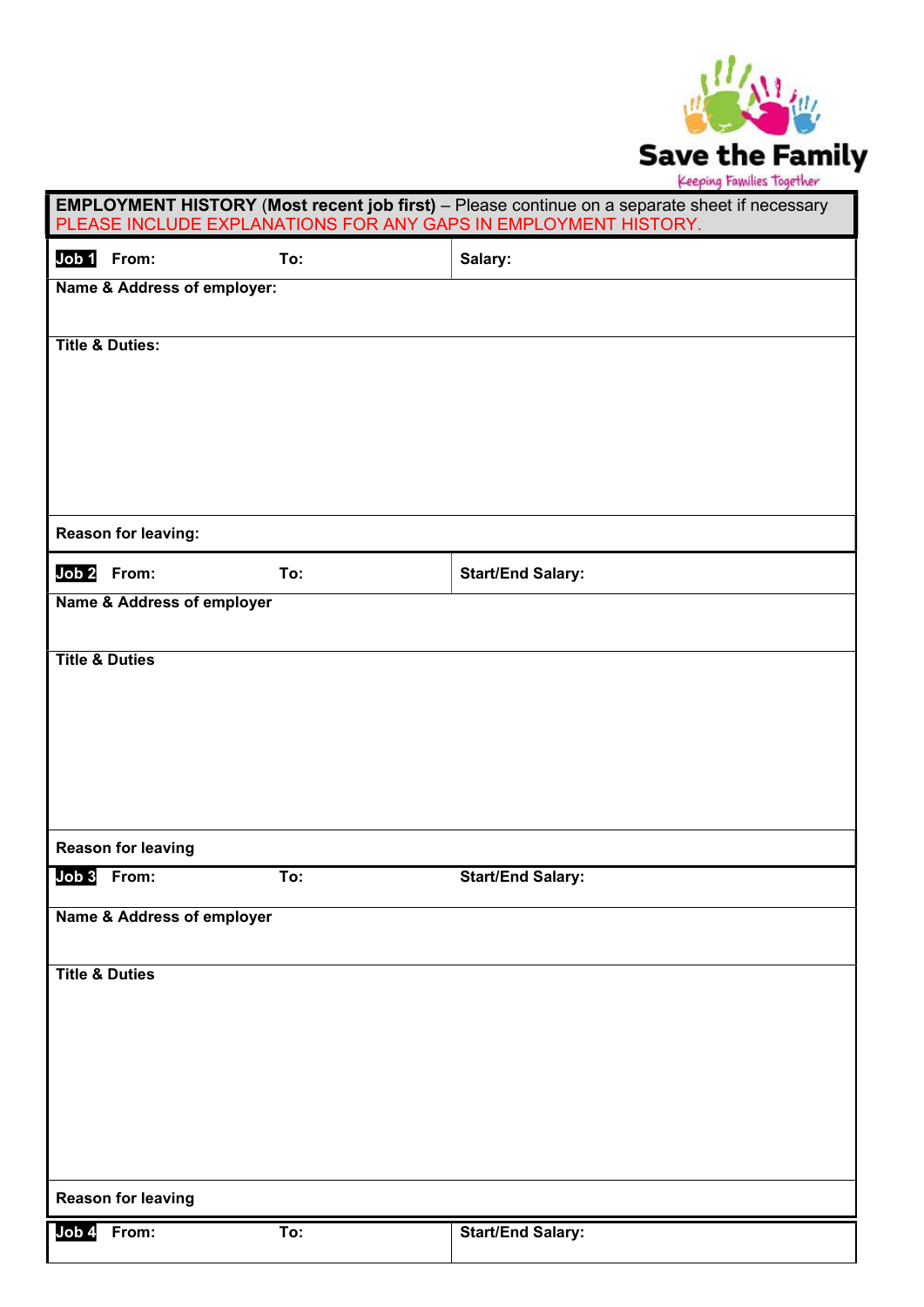

| Name & Address of employer |                            |                          |
|----------------------------|----------------------------|--------------------------|
|                            |                            |                          |
| <b>Title &amp; Duties</b>  |                            |                          |
|                            |                            |                          |
|                            |                            |                          |
|                            |                            |                          |
|                            |                            |                          |
|                            |                            |                          |
|                            |                            |                          |
|                            |                            |                          |
|                            |                            |                          |
| <b>Reason for leaving</b>  |                            |                          |
| Job 5 From:                | To:                        | <b>Start/End Salary:</b> |
|                            |                            |                          |
|                            | Name & Address of employer |                          |
|                            |                            |                          |
| <b>Title &amp; Duties</b>  |                            |                          |
|                            |                            |                          |
|                            |                            |                          |
|                            |                            |                          |
|                            |                            |                          |
|                            |                            |                          |
|                            |                            |                          |
|                            |                            |                          |
|                            |                            |                          |
| <b>Reason for leaving</b>  |                            |                          |

DECLARATION OF ANY CONFLICT OF INTERESTS: As Save the Family staff work with vulnerable adults and children, it is important to identify whether job applicants have a conflict of interest in working alongside any of our residents. Is there anything that you feel might be a conflict of interest?

CRIMINAL RECORD: Please note any criminal convictions, except those 'spent' under the Rehabilitation of Offenders Act 1974. If none, please state. Employment is dependent upon obtaining satisfactory basic / enhanced disclosure from the Disclosure & Barring Service / Scottish Criminal Records Office.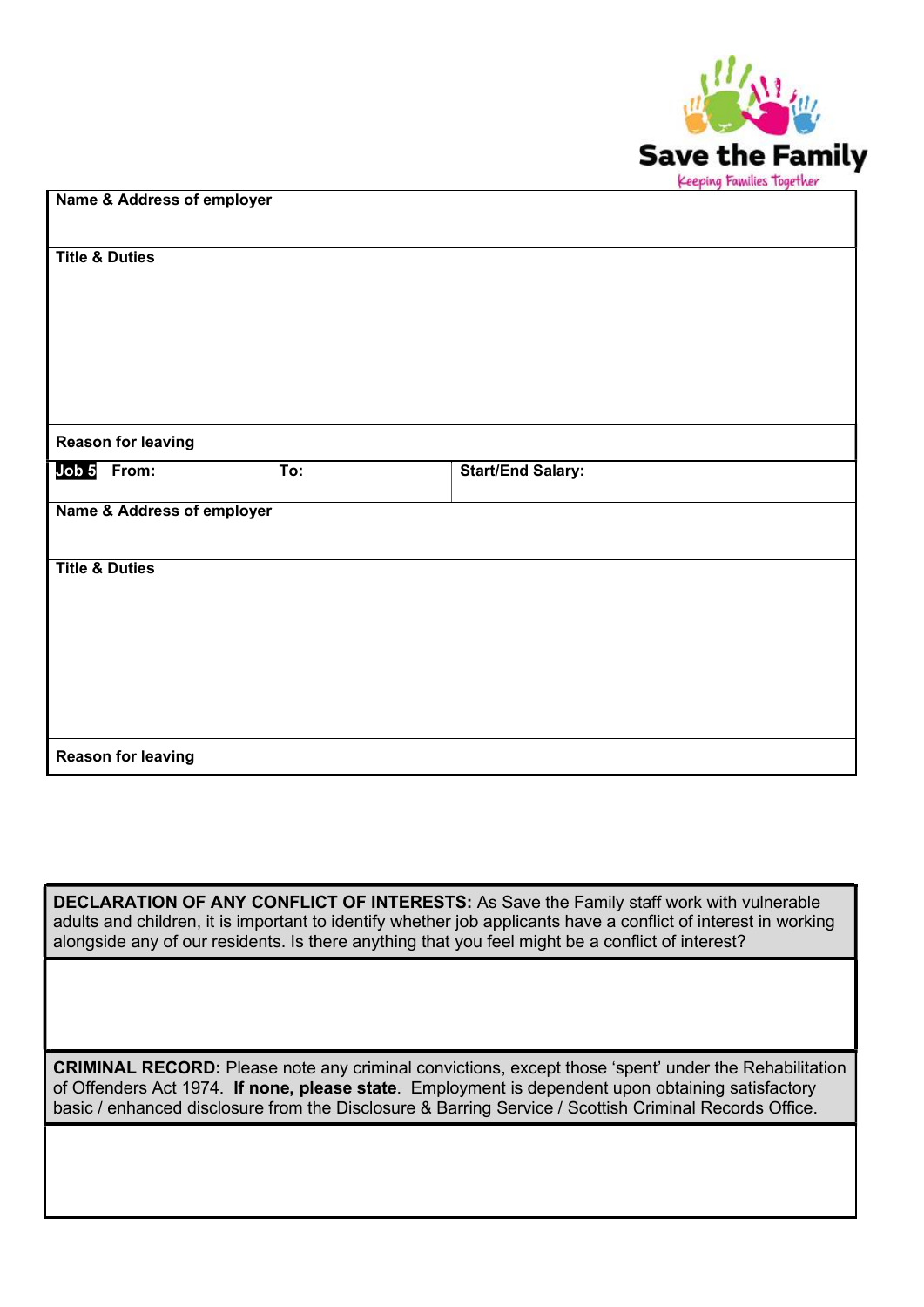

| DO YOU HAVE A CURRENT DISCLOSURE FROM THE DBS? If so, please state the level of the<br>disclosure (Standard Check, Enhanced Check, Enhanced Check with Children and/or Adult barred list<br>check)                                                                                                                                                                                                                   |                    |  |
|----------------------------------------------------------------------------------------------------------------------------------------------------------------------------------------------------------------------------------------------------------------------------------------------------------------------------------------------------------------------------------------------------------------------|--------------------|--|
|                                                                                                                                                                                                                                                                                                                                                                                                                      |                    |  |
|                                                                                                                                                                                                                                                                                                                                                                                                                      |                    |  |
| DBS UPDATE SERVICE MEMBERSHIP: Are you a member of the DBS Update Service?                                                                                                                                                                                                                                                                                                                                           |                    |  |
| Yes $[ ]$<br>No [ ]                                                                                                                                                                                                                                                                                                                                                                                                  |                    |  |
| If answered 'yes' to the above, please can you sign below to confirm that Save the Family have your permission<br>(should you be offered a position), to use your current, original DBS certificate to carry out an online check for any<br>additional information since its date of issue.                                                                                                                          |                    |  |
| If answered 'no' to the above, please also sign below to confirm that if appointed for the position, you will join the<br>update service (a cost that will be reimbursed by Save the Family for each year of employment). Please note that<br>it is a requirement for all Save the Family employees, having had DBS enhanced disclosure checks from<br>17 <sup>th</sup> June 2013, to sign up to the update service. |                    |  |
| Signed: Windows and Contract and Contract and Contract and Contract and Contract and Contract and Contract and                                                                                                                                                                                                                                                                                                       | Date: <u>Date:</u> |  |
|                                                                                                                                                                                                                                                                                                                                                                                                                      |                    |  |
|                                                                                                                                                                                                                                                                                                                                                                                                                      |                    |  |
|                                                                                                                                                                                                                                                                                                                                                                                                                      |                    |  |
|                                                                                                                                                                                                                                                                                                                                                                                                                      |                    |  |
|                                                                                                                                                                                                                                                                                                                                                                                                                      |                    |  |